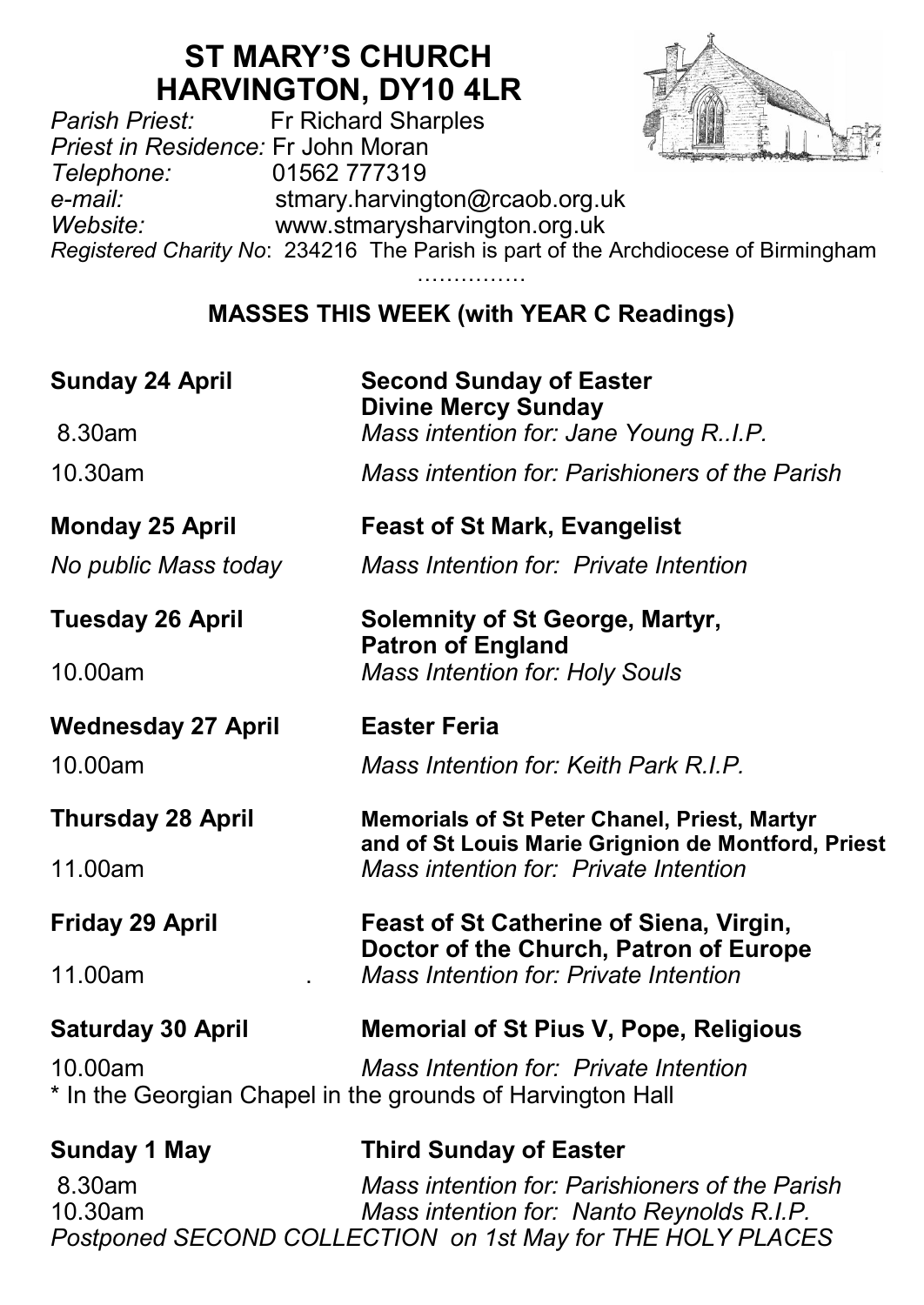**Anniversaries in April:** Rev Clement Harris (1905), Edward M Hailes (1955), Charles Cantillon (1985), Bridget Needham (1991), Michael Brown (1992), Elizabeth Eardley (2002), Mary Murray (2003), Piers Thompson (2004), Franz Tschak (2005), Mary Dolores Lloyd-Jones (2007), George Oakes (2009), Laurence Rochford (2011), Leonard Eynsham (2016), Maureen Trow (2018), Charles Paice (2019), Margaret Bradley (2020) Sylvia Florence Waling (2020)

…………………………………………………………………….

**In your prayers please remember parishioners and friends who are sick:**  Deirdre Brookes, Kathleen Clark, Liz & Lionel Cornish, Bob & Shirley Grant, Jane & Peter Handley, Siward James-Moore, Bernard Millard, John & Ellen Mottram, John & Patricia Newton, Ann Parrish, Clare Saich, Karen Wright.

………...……………………...

In your charity, please pray for the repose of the soul of **Patricia Kelly** who died recently. May she Rest In Peace.

## Ж …..……………………….



… for all your offerings and donations. They are always gratefully received.  **Contributions to the Parish: 4-11 April**

| £60 05 |
|--------|
|        |



**OFFERTORY DONATIONS** are no longer collected in the pews. If you wish to make a donation on **SUNDAYS** please place your offering in the 'bin' on the porch table. On **OTHER DAYS OF THE WEEK** offerings may be placed **in the basket on the sanctuary step in front of the altar.** 

 $\mathcal{L}_{\mathcal{M}}$  . The contract of the contract of the contract of the contract of the contract of the contract of



EASTER OFFERINGS to Fr John.

Fr John thanks everyone who kindly sent him good wishes for Easter. He is most grateful for the gifts and Easter offerings received.

…………………………

#### **WELCOME TO ST MARY'S!**

- Whilst there is no legal requirement to wear a face covering the government suggests: '… that you continue to wear a face covering in crowded and enclosed spaces where you may come into contact with other people you do not normally meet. Social distancing in a place of worship is now a personal choice. People are encouraged to respect other attendees and those working who may wish to adopt a more cautious approach.' www.gov.uk/ guidance/covid-19-guidance-for-the-safe-use-of-places-of-worship
- If members of the congregation would like to ensure social distancing they may use a 'Please Leave Space' sign (available in the porch) and place it on the seat beside them in their pew.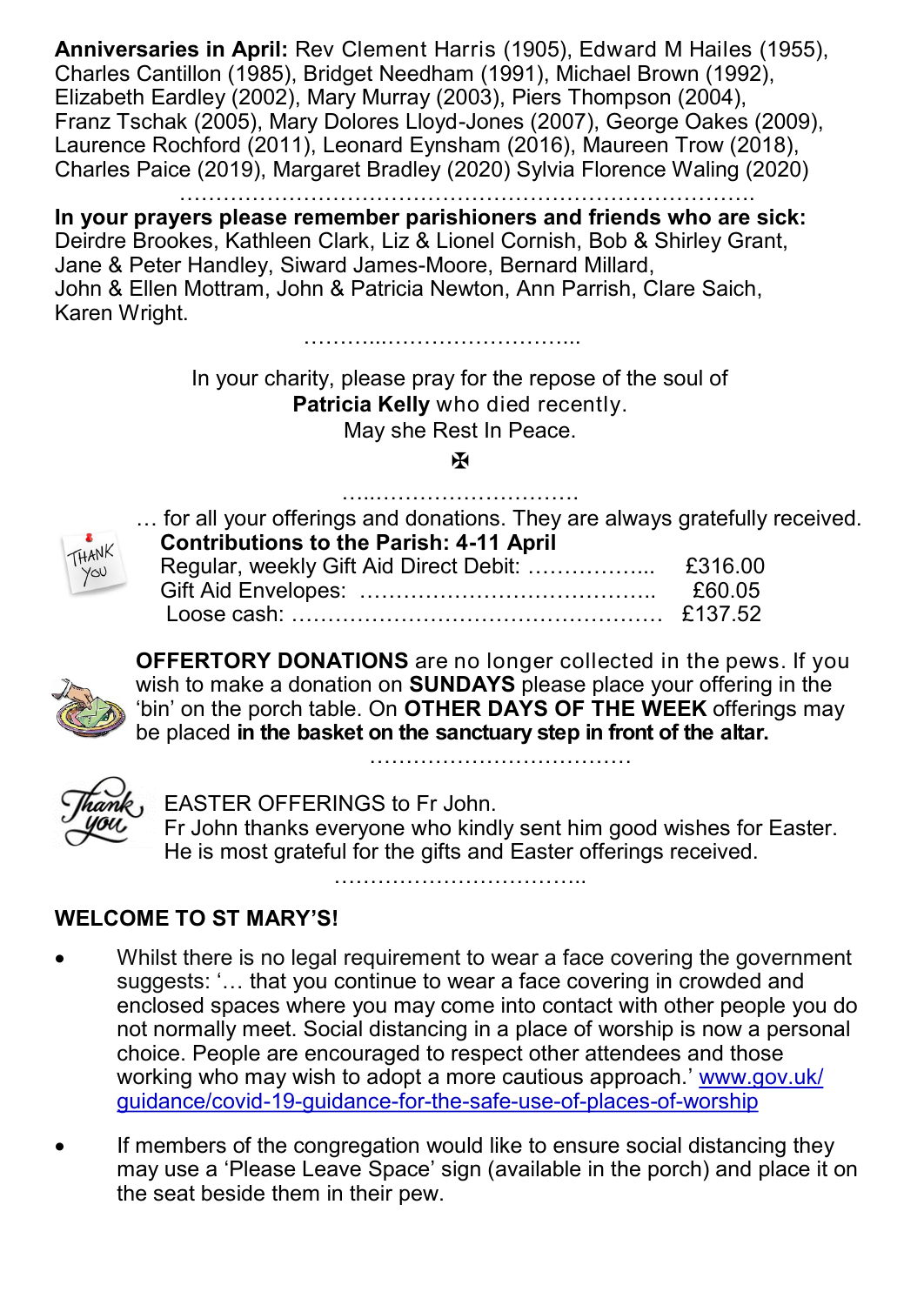

 **ST MARY'S, CHILDREN'S LITURGY GROUP**, would like to thank all the parishioners who have generously donated money, and gave words of encouragement, to their

**CAFOD WALK AGAINST HUNGER APPEAL**. The children are very proud that, at the time of writing, the totals on the Justgiving Website (walk.cafod.org.uk/ fundraising/st-marys-harvington-childrens-litergy) are £650 and 366 KM walked. This has well exceed the conservative aim of raising £200 and walking 200km. This has been a special time for the children who have all worked so wonderfully together to support this chosen charity during Lent. Any outstanding sponsorship money can be left in the named collection bin on Sunday or placed in an envelope marked '**CAFOD WALK'** in the Offertory basket during the week.



The **FRIENDS OF THE HOLY LAND** Wyre Forest Group, organised a **PILGRIMAGE WALK TO HARVINGTON** on **Saturday 23rd April.**  At the time of writing, the pilgrims are still limbering up but by the time you see them at Mass on Sunday they will, hopefully, be bragging of their success in achieving their goal. If you have sponsored the walkers, or would like to do so now, please place your donations in the named collection bin on Sunday or placed in an envelope marked '**FHL WALK'**  in the Offertory basket during the week.

…………………………………………………..



### **A 'PITCH' TO WILLING VOLUNTEERS!**

Please contact Michael Jones if you can help him check the gazebos on **Saturday 7th May @ 10.00am** in preparation for this year's Summer Fete (to be held on Saturday 25th June).

email: michaeljonesinbromsgrove@btinternet.com or phone: 07580 136641.

**VOLUNTEERS** are also needed to join one of our Church Cleaning Teams. We are indebted to the generous men and women who clean our church once a week. Their work would be made easier, and less frequent, if more parishioners joined them. Please consider offering your time and energy to this cause. 'In house training' will be given! Please email the parish office:

…………………………………………….

stmary.harvington@rcaob.org.uk or leave your contact details with Maggie, Amalia or Audrey after Mass on Sunday.

…………………………………………..



**THE HARVINGTON CRAFT GROUP** will be meet on **Wednesday 27th April @ 1.30pm** in Rowberry's tearooms, to create items for sale at our next Craft Fair. Even if you have never been to one of these Craft Group meetings before, come along on Wednesday and try your hand at a new skill!